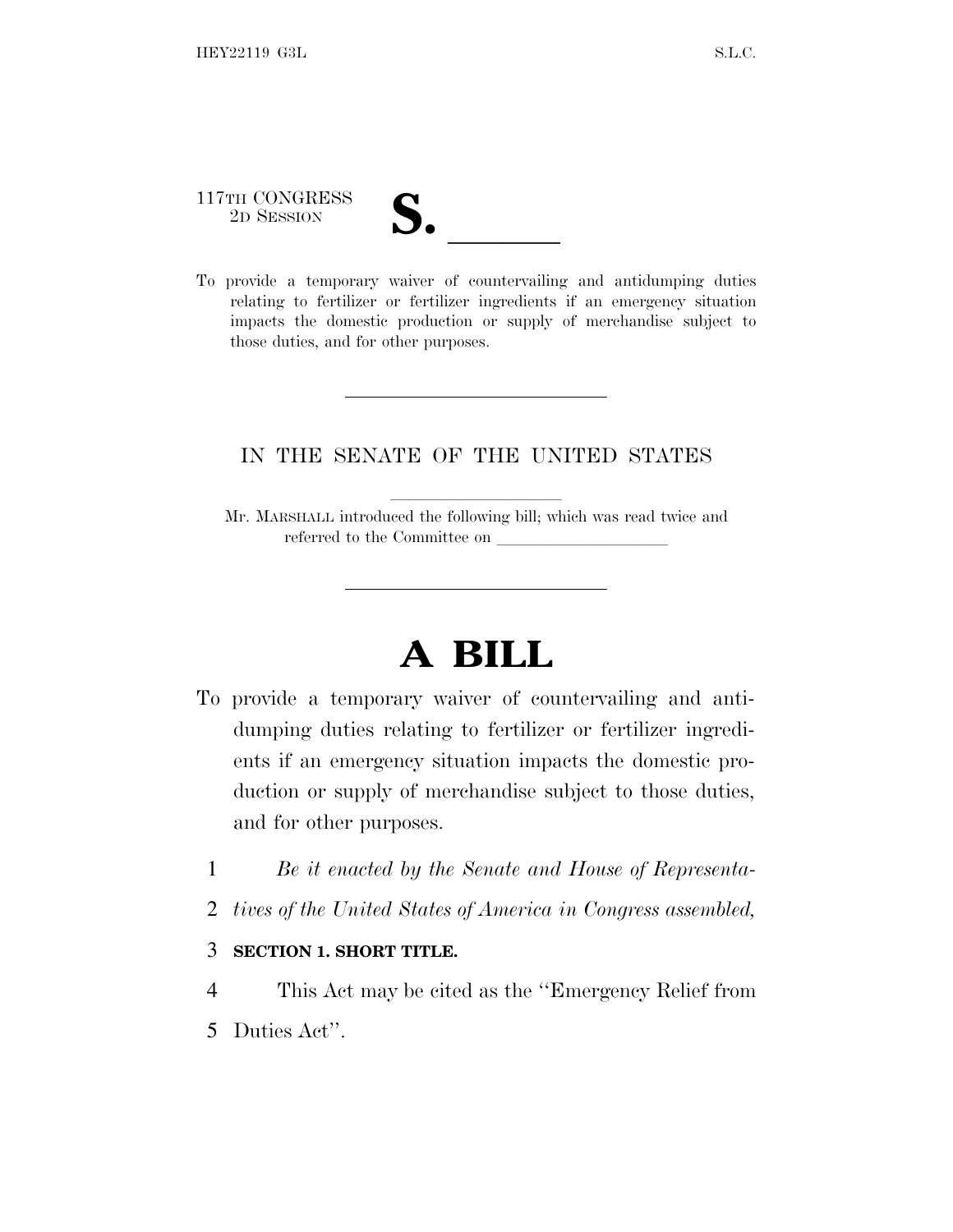|  | 1 SEC. 2. EMERGENCY WAIVER OF COUNTERVAILING AND |  |  |  |  |
|--|--------------------------------------------------|--|--|--|--|
|  | ANTIDUMPING DUTIES RELATING TO FER-              |  |  |  |  |
|  | TILIZER OR FERTILIZER INGREDIENTS.               |  |  |  |  |

 (a) PETITION.—Any covered party may petition the Commission to waive countervailing duties or antidumping duties assessed for covered merchandise under title VII of the Tariff Act of 1930 (19 U.S.C. 1671 et seq.), or renew any such waiver, if there is an emergency situation that—

 (1) limits the production in the United States of that merchandise in a manner that causes eco- nomic hardship for users of that merchandise or merchandise made from that merchandise; or

 (2) would result in a supply and demand dis- ruption that substantially increases the price of that merchandise or merchandise made from that mer-chandise.

 (b) PUBLIC COMMENT.—The Commission shall per- mit the public to submit comments concerning any petition for a waiver or renewal under subsection (a) for a period of not less than 30 days.

22 (c) FINAL DECISION ON WAIVER OR RENEWAL. Not later than 30 days after the close of a public comment period under subsection (b) concerning a petition for a waiver or renewal under subsection (a), the Commission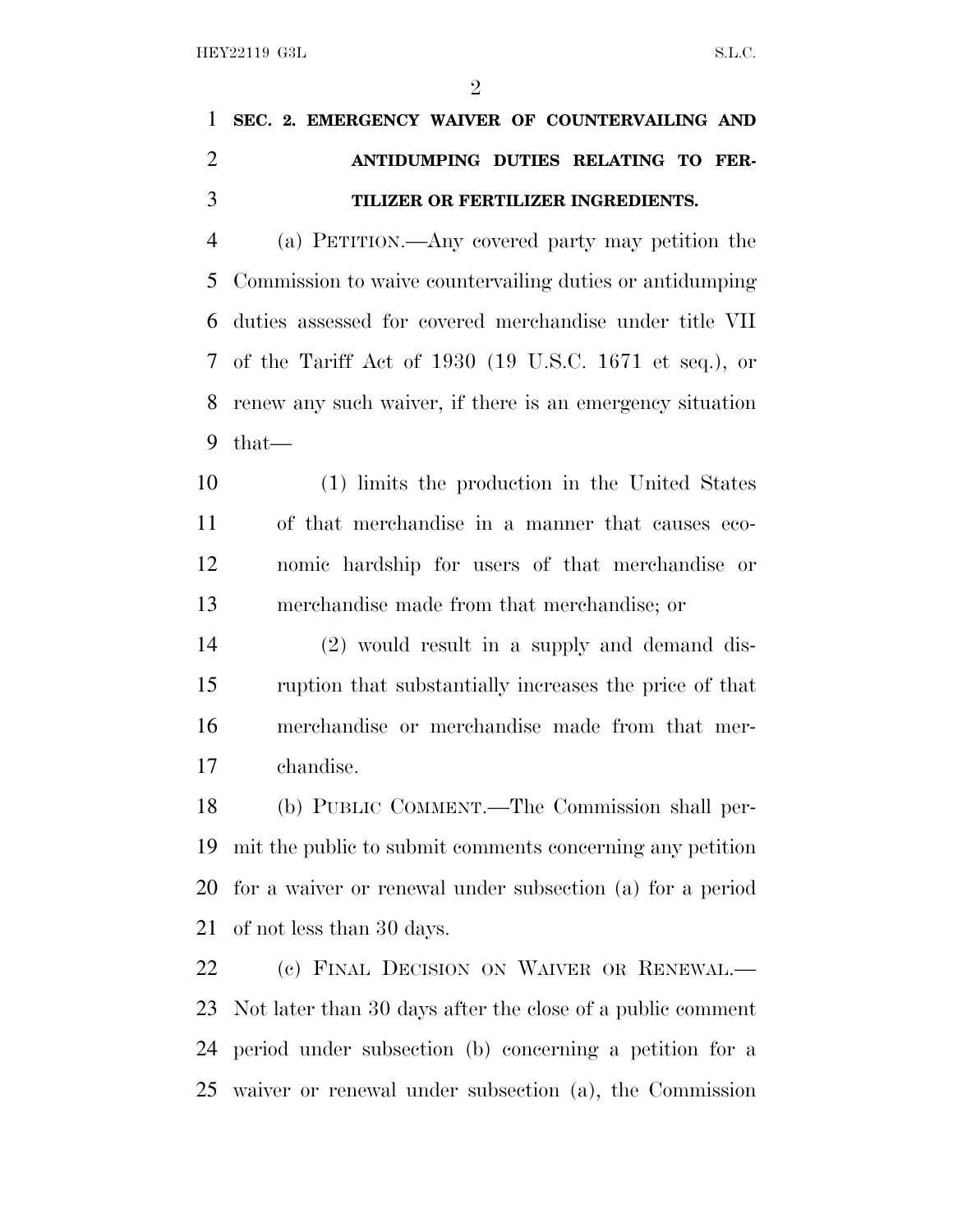shall issue a final decision concerning that waiver or re- newal. (d) PERIOD OF WAIVER.—Any waiver or renewal under this section shall be for a period of one year. (e) DEFINITIONS.—In this section: (1) COMMISSION.—The term ''Commission'' means the United States International Trade Com- mission. 9 (2) COVERED MERCHANDISE.—The term "cov- ered merchandise'' means any fertilizer or ingredient used to make fertilizer. (3) COVERED PARTY.—The term ''covered party'' means any of the following: (A) An interested party, as that term is defined in section 771(9) of the Tariff Act of 1930 (19 U.S.C. 1677(9)), that is a United States person.

 (B) A coalition or trade association rep- resentative of agricultural producers or growers in the United States if those producers or grow- ers utilize covered merchandise subject to coun- tervailing duties or antidumping duties assessed under title VII of the Tariff Act of 1930 (19 U.S.C. 1671 et seq.) or merchandise made from covered merchandise subject to those duties.